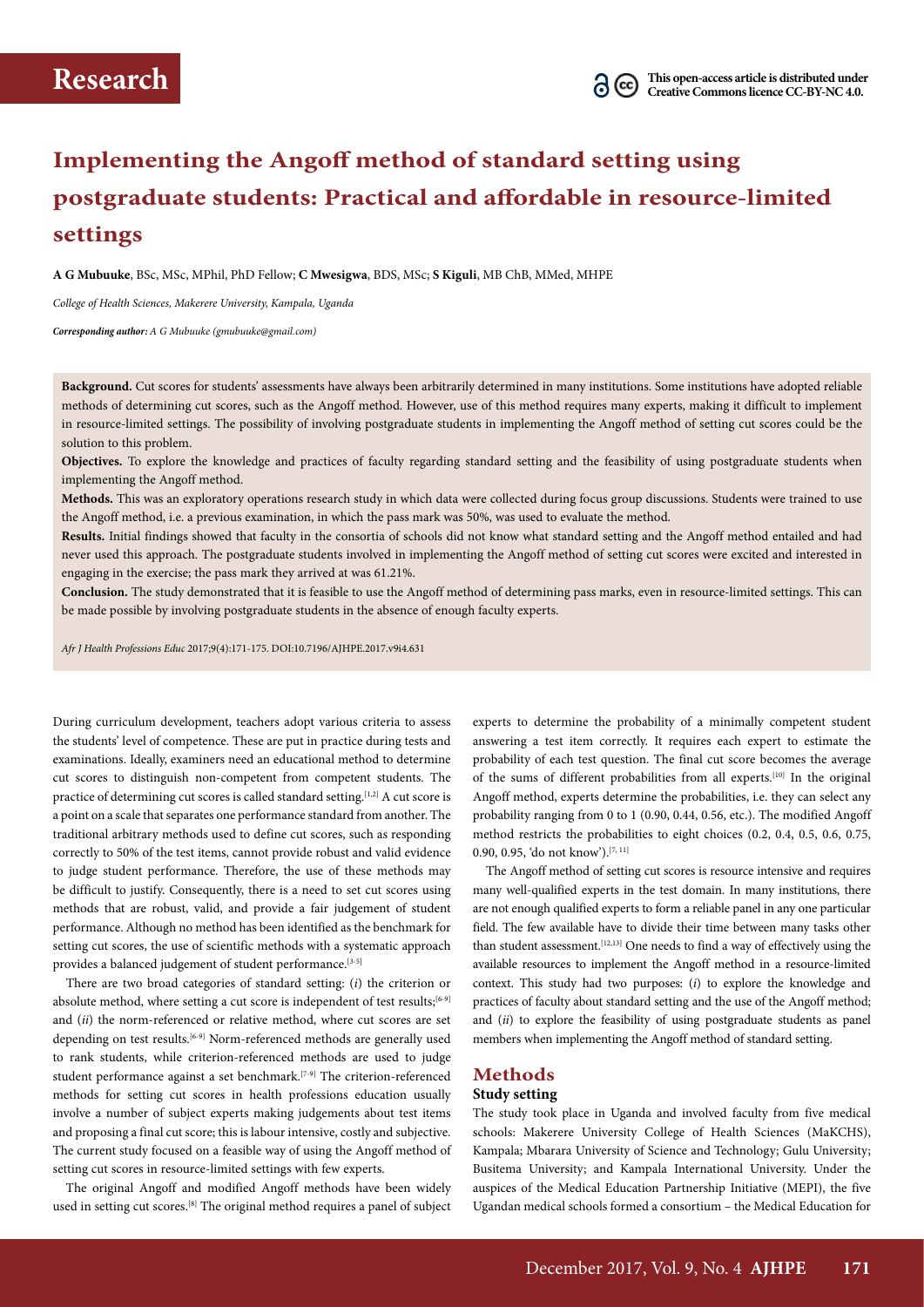Equitable Services for All Ugandans (MESAU) – to have one unified voice aimed at improving the training of health professionals in the country. This consortium developed common competencies and suggested the adoption of common assessment practices.

### **Study design**

This was a hands-on research study in which knowledge and practices of lecturers regarding standard setting and the Angoff method were initially explored across the MESAU schools during focus group discussions. After conducting a baseline exploration of lecturers' knowledge and practices of standard setting, we investigated the feasibility of using postgraduate students as part of the panel of experts to set cut scores for undergraduate students, employing the original Angoff method. This was done as a pilot study in the radiology department of one of the MESAU schools. Six postgraduate students in this department and two faculty members were recruited through convenience sampling to participate in the scoring of examination questions.

Before the scoring exercise, three short training sessions, one per day, were organised for the relevant students and faculty. Each training session lasted ~25 minutes and focused on the meaning of standard, advantages and using the original Angoff method to set cut scores. Scheduling of the training sessions into three short sessions allowed the postgraduate students time for other learning activities. In the last session, the 6 postgraduate students and 2 faculty members were briefed about the exercise and possible issues were clarified.

The following day, the relevant postgraduate students and faculty members were invited to form a panel of experts (also referred to as judges), who would score the test questions and provide a final pass mark. A previously written test for undergraduate students was used for the exercise. This test had 30 questions; a student had to circle one single-best correct option. To avoid bias, the correct answer was not shown to the judges. The key guiding question for the panel during the exercise was: What is the percentage chance of a borderline student answering this question correctly? The researchers carefully formulated the question using simple language. They avoided educational terminologies because the intended audience comprised non-educational experts. Therefore, the researchers further defined a borderline student as one who spends a minimum of time studying, is good enough to pass the examination and often finds it difficult to score above the pass mark.

Each judge was then requested to note down any percentage chance for each test question for all 30 questions. After the initial round of scoring, the judges discussed the scores among themselves. The facilitator also afforded each group the opportunity to express their opinions. Subsequently, a second round of scoring was done, the various average scores from the 8 judges were compiled, and a final cut score for the test was determined.

After setting the cut score for the test, the 6 postgraduate students who participated in the exercise were invited to participate in a 30-minute focus group discussion the following day to share their experiences. One key assumption was that a postgraduate student in radiology had the required competency to determine whether a borderline undergraduate medical student can answer a given radiology question correctly.

### **Data collection and analysis**

Focus group discussion was the primary method of collecting data in each MESAU school. Two focus group discussions, which included the lecturers, were conducted in each school, giving a total of 10 focus group discussions conducted across the 5 MESAU schools. Each focus group comprised 6 participants. The researchers audio recorded and later transcribed the responses from these discussions. Two of the researchers then read through the data. Thematic analysis was used,<sup>[14]</sup> and the researchers analysed the data manually. During this process, raw data were read, and through a series of iterative and inductive open and axial coding, codes and themes were developed manually.[15]

### **Quality assurance**

The researchers stored the data electronically and secured these with a password. Participants were invited to validate the emerging themes to ensure credibility of the data. Additionally, researcher bias was minimised by the researchers, avoiding all preconceived ideas or experiences on the subject being investigated and practising reflexivity and bracketing throughout the research process.

### **Ethical considerations**

Participants provided written informed consent. They were not identified by name and their responses were kept anonymous and confidential. Permission to conduct this study was granted by the Research and Ethics Committee, School of Health Sciences, MaKCHS (ref. no. 2014-045).

## **Results**

The lecturers generally had limited knowledge of standard setting and mostly did not practise it. One major theme arose from the analysis, with key representative responses, as indicated below.

## **Knowledge and practices of lecturers regarding standard setting**

The lecturers who participated in the focus group discussions lacked knowledge of standard setting in assessment, almost all of them agreeing that they did not know what it means. A few had heard about the concept, but did not know what it entailed. Some typical responses are given below:

- 'I have not heard about standard setting and cannot tell what it exactly means.' 'I have heard about standard setting from a few seminars and workshops I have attended – that it involves setting pass marks. However, I feel am not competent enough to explain what it is.'
- 'I am not an education expert and therefore I cannot commit myself to offer an explanation as to what standard setting means.'

From the responses listed above and many more that echoed a similar interpretation, it is clear that lecturers involved in student assessment lacked knowledge of standard setting. Moreover, the lecturers had never practised standard setting in their institutions during assessment:

- 'Why should I practise what I do not know?'
- 'We cannot practise standard setting unless someone teaches us what it is and how it should be done.'
- 'Although I have a little knowledge about standard setting, I have never practised it myself.'

From the responses it was therefore clear that the faculty members who participated did not know what standard setting is, and had never practised it. Additionally, none of the lecturers had ever heard about the Angoff method of setting a cut score:

'We have never heard about that terminology and do not know what it means.'

Using postgraduate students, it was observed that the final cut score determined from the scoring was 61.21%. Table 1 illustrates how each test question was scored by each judge, the various averages of the raters, as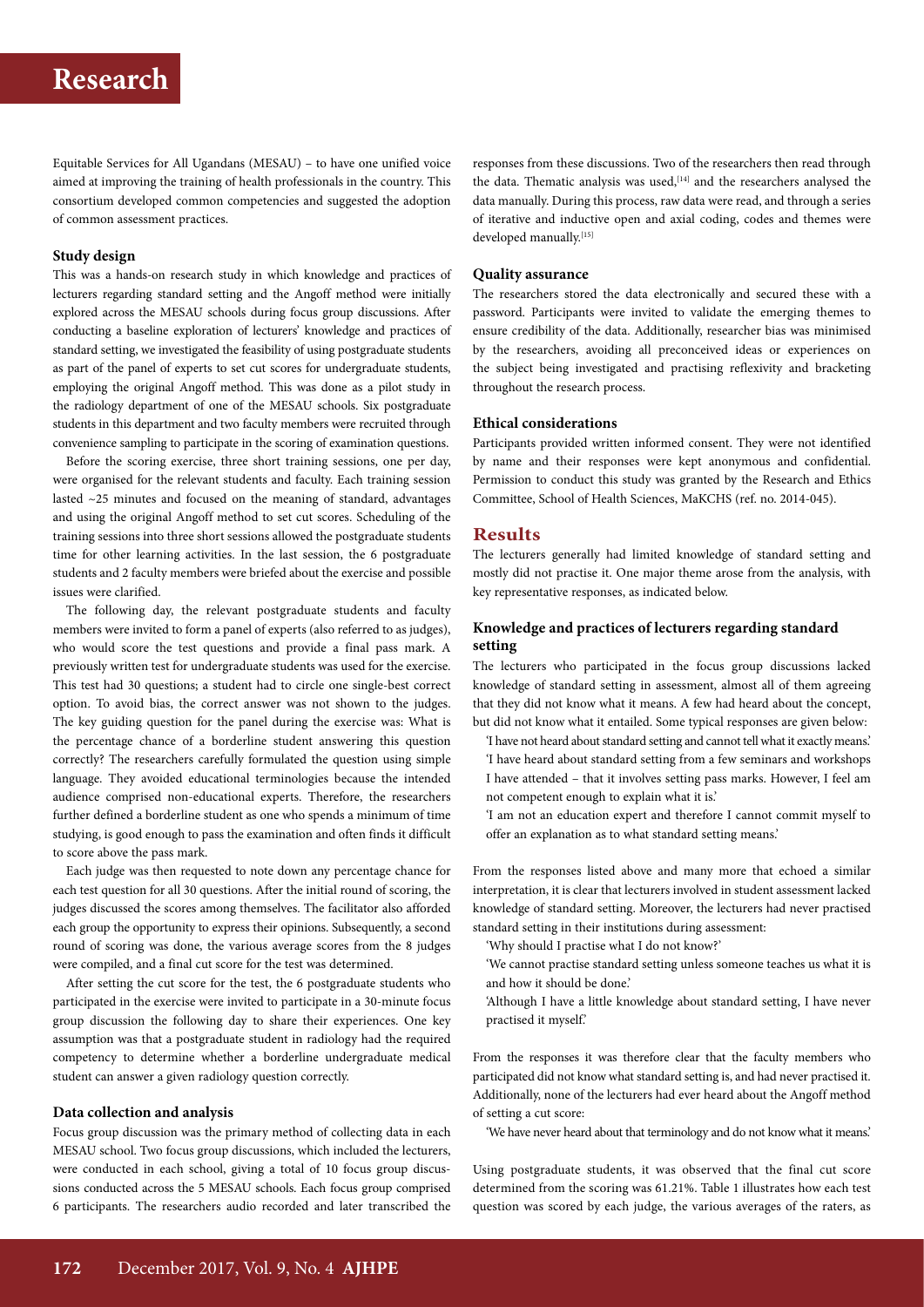# **Research**

## **Table 1. Scores (%) from each judge and final cut-score**

| Judge and score, %                             |              |                |                         |                         |            |        |                |        |                      |  |  |
|------------------------------------------------|--------------|----------------|-------------------------|-------------------------|------------|--------|----------------|--------|----------------------|--|--|
| Question                                       | $\mathbf{1}$ | $\overline{2}$ | $\overline{\mathbf{3}}$ | $\overline{\mathbf{4}}$ | 5          | 6      | $\overline{7}$ | 8      | Cut score, mean (SD) |  |  |
| $\mathbf{1}$                                   | 50           | 55             | 61                      | 60                      | 58         | 50     | 49             | 55     | 54.75 (4.71)         |  |  |
| 2                                              | 60           | 60             | 55                      | $60\,$                  | ${\bf 58}$ | 57     | 60             | 55     | 58.12 (2.23)         |  |  |
| $\mathfrak{Z}$                                 | 54           | 58             | 60                      | $50\,$                  | 55         | 55     | 50             | 50     | 54.00 (3.82)         |  |  |
| $\overline{4}$                                 | 50           | 50             | 52                      | 53                      | 58         | 60     | 60             | 55     | 54.75 (4.17)         |  |  |
| 5                                              | 50           | 45             | 50                      | 55                      | 55         | 57     | 60             | 60     | 54.00 (5.29)         |  |  |
| 6                                              | 50           | 50             | 50                      | 56                      | 53         | 54     | 60             | 60     | 54.12 (4.22)         |  |  |
| 7                                              | 55           | 60             | 60                      | 60                      | 55         | 50     | 50             | 50     | 55.00 (4.63)         |  |  |
| $\,8\,$                                        | 54           | 56             | 55                      | 55                      | 60         | 60     | 60             | 55     | 56.88 (2.64)         |  |  |
| 9                                              | 55           | 55             | $50\,$                  | $50\,$                  | 60         | 65     | 65             | $70\,$ | 58.75 (7.44)         |  |  |
| 10                                             | 52           | 53             | 55                      | 55                      | 60         | 60     | 50             | 56     | 55.13 (3.56)         |  |  |
| 11                                             | 65           | 60             | 60                      | 70                      | 65         | 65     | 60             | 60     | 63.13 (4.58)         |  |  |
| 12                                             | 50           | 50             | 48                      | 50                      | 52         | 50     | 50             | 52     | 50.25(1.28)          |  |  |
| 13                                             | 65           | 58             | 60                      | 65                      | 60         | 55     | 60             | 60     | 60.38 (3.34)         |  |  |
| 14                                             | 60           | 60             | 54                      | 55                      | 53         | 60     | 65             | 70     | 59.63 (5.78)         |  |  |
| 15                                             | 90           | 80             | 80                      | 75                      | 85         | 80     | 80             | 75     | 80.63 (4.96)         |  |  |
| 16                                             | $70\,$       | 75             | $70\,$                  | 65                      | 70         | $78\,$ | 80             | 65     | 71.63 (6.58)         |  |  |
| 17                                             | 60           | 57             | 65                      | 60                      | $70\,$     | 65     | 60             | 55     | 61.50(4.87)          |  |  |
| 18                                             | 85           | 80             | $78\,$                  | $80\,$                  | $90\,$     | 75     | 85             | $80\,$ | 81.63 (4.75)         |  |  |
| 19                                             | 100          | 85             | 88                      | 95                      | 90         | 85     | 80             | 80     | 87.88 (7.00)         |  |  |
| 20                                             | 56           | 50             | 49                      | 55                      | 50         | 50     | 55             | 50     | 51.88 (2.90)         |  |  |
| 21                                             | 60           | 58             | 65                      | 60                      | 60         | 50     | 55             | 55     | 57.88 (4.52)         |  |  |
| $22\,$                                         | $70\,$       | 67             | 65                      | 60                      | $75\,$     | 65     | 65             | 70     | 67.13 (4.52)         |  |  |
| 23                                             | 56           | 55             | 60                      | 50                      | 50         | 55     | 52             | 60     | 54.75 (3.96)         |  |  |
| 24                                             | 70           | 65             | 60                      | 75                      | 60         | 60     | 58             | 60     | 63.50(6.05)          |  |  |
| 25                                             | $85\,$       | $80\,$         | $80\,$                  | $75\,$                  | 80         | 85     | 80             | 78     | 80.38 (3.34)         |  |  |
| 26                                             | 55           | 60             | 53                      | 50                      | 51         | 50     | 55             | 50     | 53.00 (3.55)         |  |  |
| 27                                             | 65           | 60             | 58                      | 55                      | 60         | 64     | 60             | 60     | 60.25(3.15)          |  |  |
| 28                                             | 70           | 65             | 75                      | 60                      | 60         | $70\,$ | 65             | 60     | 65.63(5.63)          |  |  |
| 29                                             | 55           | 58             | $70\,$                  | 54                      | 56         | 60     | 60             | 55     | 58.50 (5.18)         |  |  |
| 30                                             | 55           | 58             | 50                      | 49                      | 45         | 48     | 51             | 55     | 51.38 (4.31)         |  |  |
| Final average cut score for minimum competency |              |                |                         |                         |            |        |                |        |                      |  |  |
|                                                | 62.40        | 60.77          | 61.20                   | 60.40                   | 61.80      | 61.27  | 61.33          | 60.53  | 61.21 (9.88)         |  |  |
| $SD = standard deviation$ .                    |              |                |                         |                         |            |        |                |        |                      |  |  |

well as the standard deviations (SDs) from the mean scores. From the SDs, it can be observed that across the test items, there was generally no large dispersion of scores from the mean. Also, the final cut score fell within the mean cut score of each judge for the 30 questions. The entire exercise of setting the cut score lasted 90 minutes. Having participated in the exercise, a focus group discussion was conducted with the postgraduate students to explore their experiences. The findings are presented below.

## **Experiences of postgraduate students after the scoring exercise**

The focus group discussion conducted with postgraduate students after the standard-setting exercise revealed interesting and encouraging experiences. All postgraduate students who participated expressed excitement about becoming involved, as can be observed in the following responses:

'This was a whole new experience to me. It was indeed interesting for me to get involved in determining other students' pass marks. I wish ours were determined like this before.'

'This is the best way to go and I thank our teachers for getting us this opportunity. I feel that this system is fair to students and will be welcomed if implemented fully.'

'We enjoyed the whole exercise. This method of determining pass marks where people follow a systematic process is not only fair, but also acceptable. Just saying that the pass mark is 50% does not make sense.'

From such responses, it appears that the graduate students enjoyed the exercise and supported setting a pass mark using the relevant steps.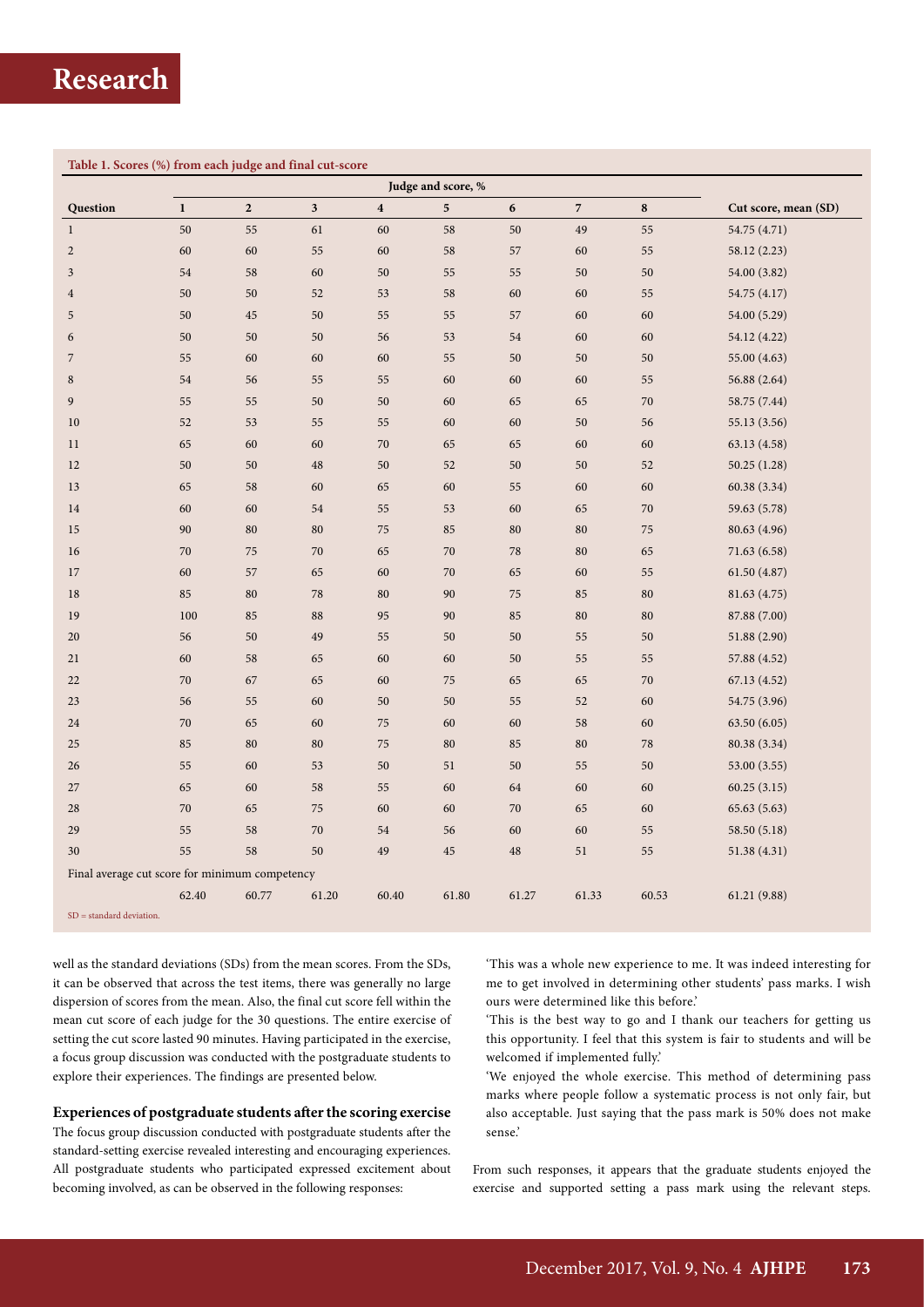# **Research**

Although they generally accepted the method, the graduate students expressed some concerns:

'This is very good. However, I have seen that one needs several lecturers to do it.'

'The exercise of setting the pass mark required some time. In my opinion, time considerations need to be put in place before carrying out the exercise, like setting exams early enough and determining the pass mark before students sit for the exam.'

'Availability of time is the most crucial thing here. Do lecturers have enough time to carry out this exercise?'

The abovementioned responses single out the factor of time, which should be considered when planning implementation of this exercise. However, the graduate students had a solution to mitigate this:

'Like we sometimes do participate in teaching of undergraduates, we can also participate in determining a pass mark alongside our lecturers. If this exercise is carried out early enough before exams commence, the time factor can be fairly addressed.'

'We can dedicate some time on our timetables to participate in determining a pass mark for our undergraduate fellows. At least, if it is time tabled, there should be no problem. Indeed, reserving a little time to participate also refreshes our memories of what we learned earlier.'

From the responses, it appears that graduate students were eager to participate and allow some time for this exercise.

## **Discussion**

This study explored lecturers' knowledge and practices of standard setting across MESAU schools and the possibility of using postgraduate students in the standard-setting process.

## **Knowledge and practices of lecturers regarding standard setting**

Findings of the current study illustrated that the lecturers lacked adequate knowledge of standard setting, specifically of the Angoff method, which they did not practise before. While this was a significant observation, it may not be surprising. Many lecturers in these medical schools lack formal training in medical education and are not very conversant with issues of standard setting. The majority are recruited into teaching owing to excellent grades in their professional disciplines, which do not involve educational issues. This probably explains the observation that they lacked knowledge about standard setting.

Our study also points to a lack of adequate faculty-development programmes in standard setting in these MESAU institutions. Many lecturers in medical schools lack educational knowledge and skills; this is not unique to the MESAU schools, but has been widely reported elsewhere.[7] Many institutions have taken on the initiative to design and implement facultydevelopment programmes, targeting specific faculty needs to improve teaching, learning and assessment.<sup>[13]</sup>

## **Feasibility of employing postgraduate students in the standard-setting process**

The study also explored the feasibility of implementing the original Angoff method using postgraduate students. Findings indicated that they fully participated in and were very excited about the exercise. One would have expected these students to complain about the additional workload alongside their usual learning activities. It is, however, not clear why postgraduate students were excited and found the exercise interesting. One can argue that it probably benefited them educationally, as it allowed them to revise and refresh their memories with regard to previous learning material. One can also argue that as their own cut scores were predetermined when they were students, they were eager to participate in the process of determining cut scores for their colleagues.

Moreover, it appears as if the standard-setting process provided what could be deemed a credible cut score for the test, despite the participation of postgraduate students as judges. The final cut score for the test used in this study was 61.21%, whereas a cut score of 50% had previously been used for this test. The cut score of 61.21%, as determined by the panel of judges, seems a fair, valid and reliable representation of the difficulty of the test compared with the 50% score. This can be supported by previous records, which show that the lowest-scoring student in this particular test achieved 63%, which is above our cut score of 61.21%, determined by the Angoff method. This vindicates our exercise and suggests that the Angoff method had some degree of reliability and credibility. This observation is in agreement with findings from Verhoeven et al.,<sup>[1]</sup> who reported that using recent graduates as judges when implementing the Angoff method can be credible and reliable.

One could argue that postgraduate students are not subject experts. However, all such students have studied the undergraduate curriculum and should have the minimum competency to offer an opinion regarding the probability of an average undergraduate student answering a question correctly.

The advantage of the Angoff method is that judges can initially score the questions and then discuss their scores before continuing with another round of scoring. With the exercise taking place in the presence of two faculty members, the discussion most probably offered valuable insights, which encouraged the participating postgraduate students to reflect on and think carefully about their initial scores and the test items before the second round of scoring.

To tap into the advantages of the Angoff method while simultaneously not overburdening the few available academic staff, this study proposes involving postgraduate students in various departments to become part of the panels, together with some faculty members, as a way of implementing the Angoff method in the context of limited human resources. However, the postgraduate students need to be trained alongside faculty so that they know what is expected of them.

The issue of time, as observed from the responses, should not be overlooked, as the exercise can appear as an additional workload to the already busy students. It is suggested that faculty need to take into consideration postgraduate students' time. It was feasible to divide the training into three short sessions of 25 minutes per day for 3 days, instead of a 2-hour session for 1 day. The suggestion from the participating students that examinations be set early and the exercise be time tabled is another way of addressing the time factor. Furthermore, postgraduate students could receive an assessment mark for participating in this exercise as a way of motivating them. Without proper scheduling of time, taking into consideration postgraduate students' learning periods, their involvement is not likely to succeed.

From the literature, it appears that there are no studies exploring the possibility of postgraduate students as judges when setting cut scores, using the original Angoff method, in the event of limited academic staff. Although Verhoeven et al.<sup>[1]</sup> studied this aspect using recent graduates on progress tests, they employed the modified Angoff method and provided